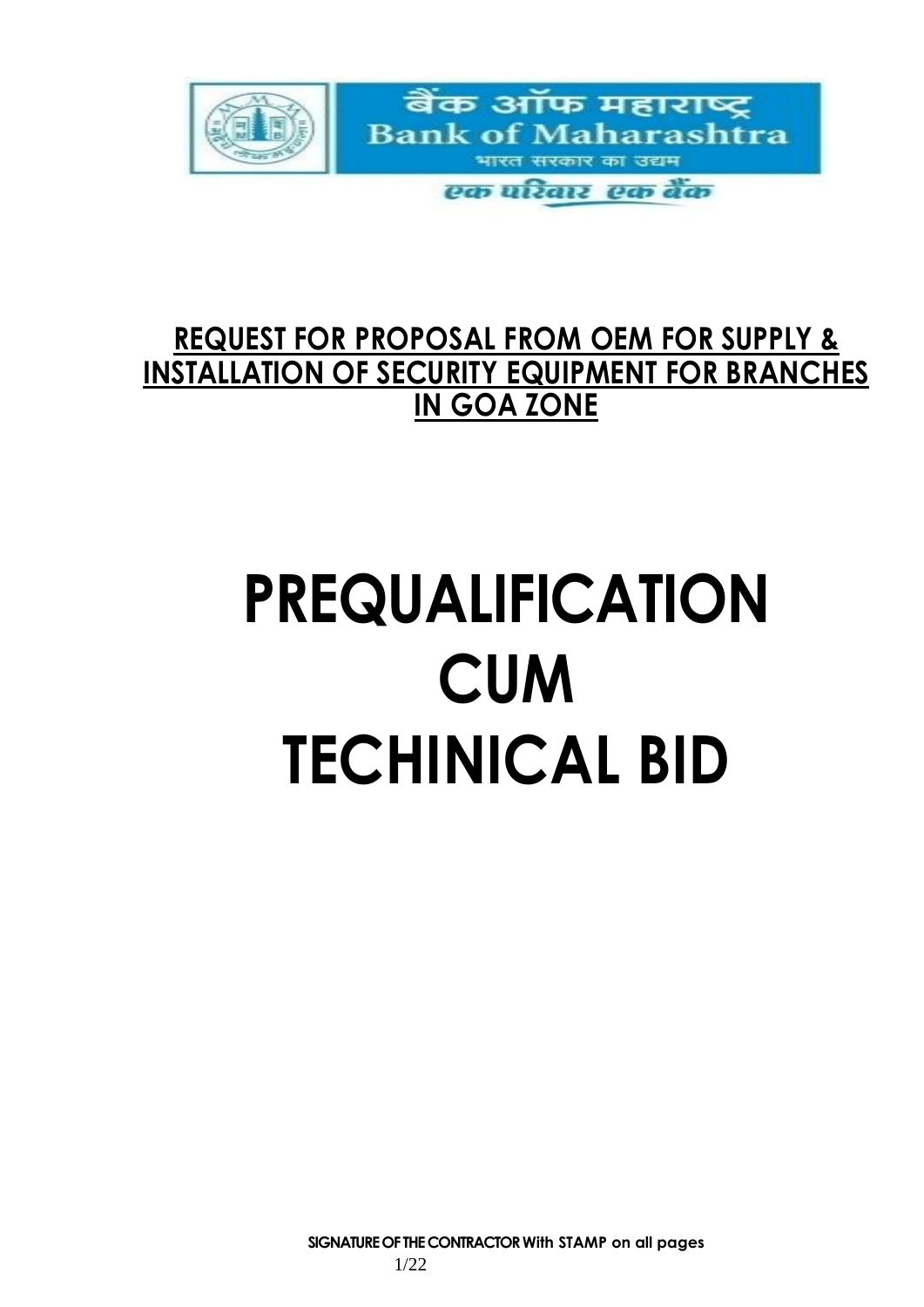

# **Bank of Maharashtra, Goa Zonal Office 1st Floor, Datta Prasad Building, MG Road, Panaji, Goa-403001**

# **REQUEST FOR PROPOSAL FROM OEM FOR SUPPLY & INSTALLATION OF SECURITY EQUIPMENT FOR BRANCHES IN GOA ZONE**

Bank of Maharashtra, Goa Zonal Office invites sealed tenders in two separate envelopes superscribed as "**Prequalification cum Technical Bids"** and "**Price Bid"** from eligible OEM for "supply & installation of Security Equipment for branches across the branches under Goa Zone" Tender forms can be collected from the undersigned at the above address during working hours from 12.08.2021 TO 18.08.2021. The detailed information, eligibility norms and tender document shall also be available during aforesaid period at the Bank's website [www.bankofmaharashtra.co.in](http://www.bankofmaharashtra.co.in/) . The last date for submission of tender is 18.08.2021 till 16.00 hrs. The tenders received will be opened on 18.08.2021 at 16.30 hours at the above address in presence of applicants / their authorized representatives.

The Bank reserves the right to reject any or all applications without assigning any reason whatsoever.

Place: Panaji Zonal Manager (2016) 2016 - 2017 Manager (2016) 2017 Manager (2016) 2017 Date: 10.08.2021 Goa Zone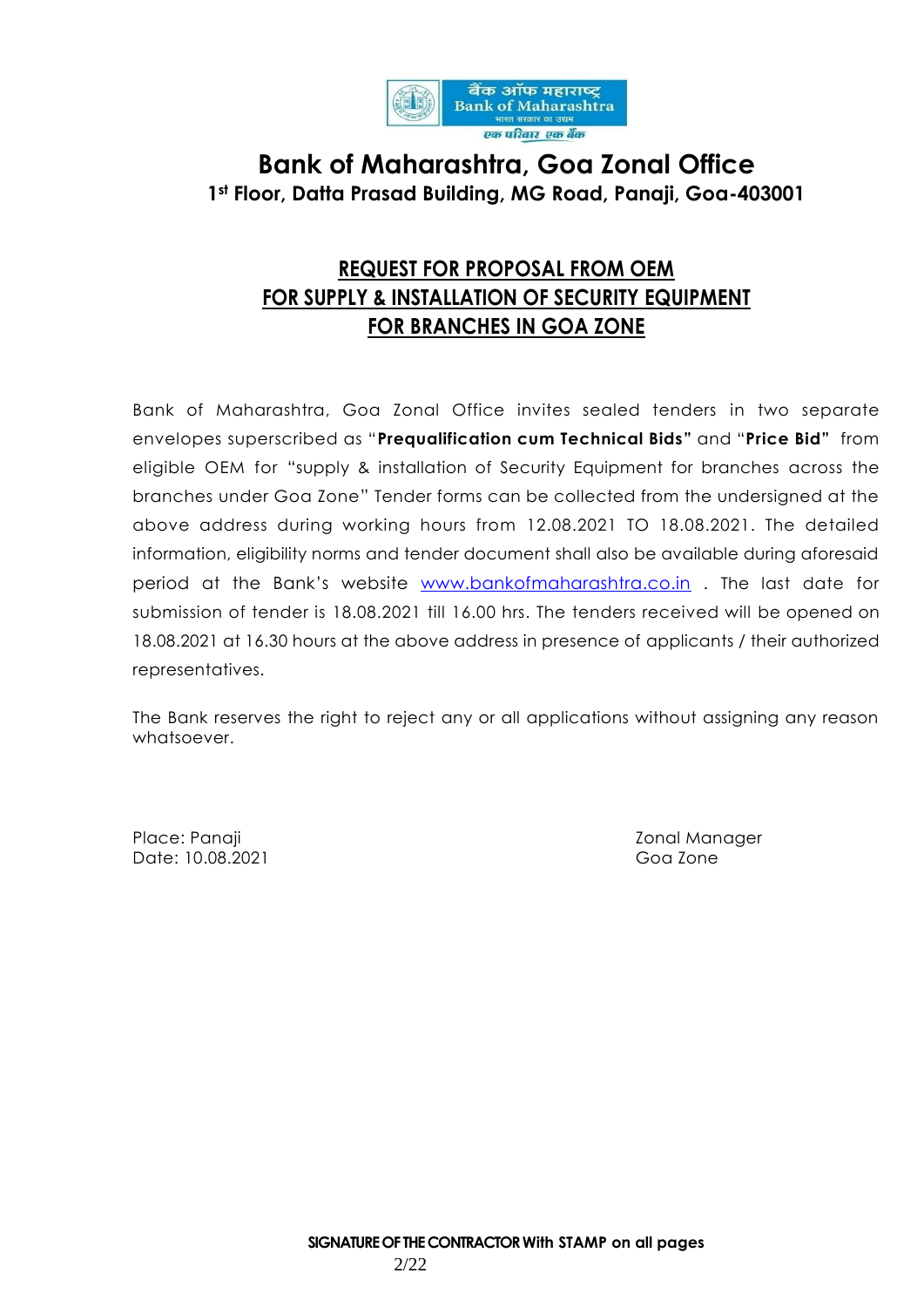

# **Bank of Maharashtra, Goa Zonal Office 1st Floor, Datta Prasad Building, MG Road, Panaji, Goa-403001**

# **REQUEST FOR PROPOSAL FROM OEM/AUTHORISED CHANNEL PARTNER OF OEM FOR SUPPLY & INSTALLATION OF SECURITY EQUIPMENT FOR BRANCHES IN GOA ZONE**

# **PREQUALIFICATION CUM TECHNICAL BID**

| <b>Issue of Tender Form</b>   |                | 12.08.2021 to 18.08.2021 upto 04:00 P.M                                                                                                                                                 |
|-------------------------------|----------------|-----------------------------------------------------------------------------------------------------------------------------------------------------------------------------------------|
| Date of Opening Technical Bid | $\mathbb{R}^2$ | 18.08.2021 at 04:30 P.M<br>(Tenders will be opened in presence of<br>contracting agencies)                                                                                              |
| Price of Tender Document      |                | Rs. 1000/- by way of DD in favour of Bank of<br>Maharashtra, payable at Panaji.                                                                                                         |
| Language of Tender Document : |                | English                                                                                                                                                                                 |
| Earnest Money Deposit (EMD)   | $\ddot{\cdot}$ | Nil, 5% of total value shall be kept as Security<br>Deposit (refundable, non- interest bearing) for a<br>period of defect liability period of 01 year from the<br>date of installation. |
| Place of submission           |                | <b>Bank of Maharashtra</b><br>Goa Zonal Office<br>1st Floor, Datta Prasad Building,<br>MG Road, Panaji, Goa-403001                                                                      |
| <b>Contact Person</b>         |                | Mr. Kaushalendra Kumar<br>Mob No. 9953821324                                                                                                                                            |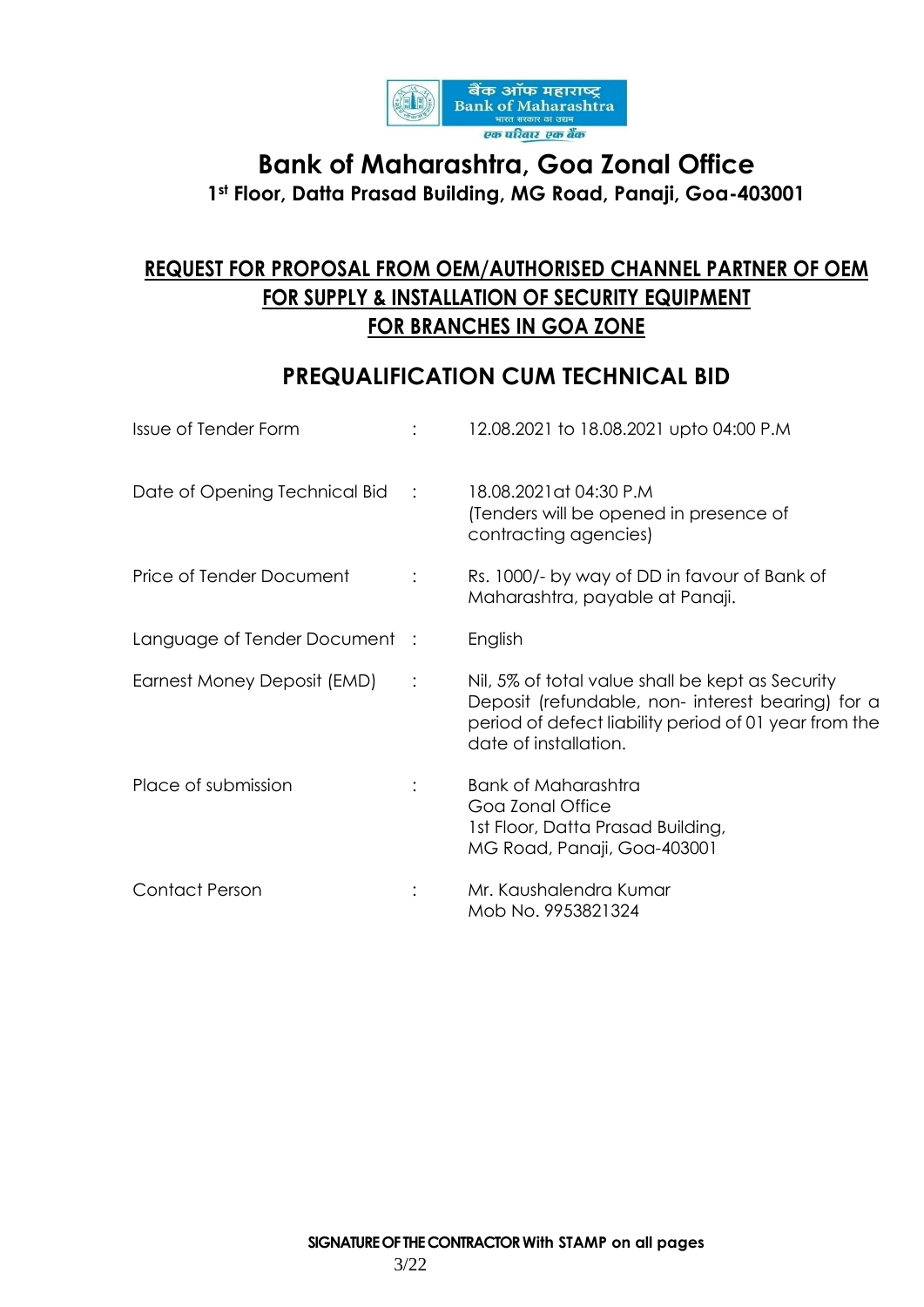#### **Disclaimer:**

Bank of Maharashtra (the Bank), General Admin. Department, Zonal Office, Goa has prepared this RFP document. The information is provided to prospective tenderers who intend to participate in tendering for "supply & installation of Security Equipment for branches across the branches under Goa Zone", as per the terms and conditions set out in this tender and any other terms and conditions related to such information.

This tender is neither an agreement, nor invitation to perform work of any kind to any party. No contractual obligation whatsoever shall arise from the RFP process until a formal contract is signed and executed by duly authorized officers of the bank with the selected Bidder.

The purpose of this tender is to provide requirement of the Bank to all interested parties for submitting their tender. While Bank has taken due care in the preparation of the information contained herein, it does not claim that the information is exhaustive. Respondents to this tender are required to make their own inquiries and they should not rely solely on the information contained in the blank tender documents / forms. The Bank is not responsible if no due diligence is performed by the Respondents.

Bank of Maharashtra reserves the right to alter, amend, update or supplement the information reflected in this document or to change the process or procedure to be applied. It also reserves the right to decline bids without assigning any reason thereof.

No reimbursement of cost of any type or on any account will be paid to persons or entities submitting their tenders.

The Bank reserves the right to reject any or all tender applications without assigning any reasons whatsoever. The decision of the Bank shall be final, conclusive and binding on all the parties. Bank of Maharashtra reserves the right to alter, amend, update or supplement the information reflected in this document or to change the process or procedure to be applied.

This notice is not a recommendation, offer or invitation to enter into a contract, agreement or any other arrangement, in respect of the services. The provision of the services is subject to observance of selection process and appropriate documentation being agreed between the Bank and any successful Bidder as identified by the Bank, after completion of the selection process as detailed in this document. No contractual obligation whatsoever shall arise from this process unless and until a formal contract is signed and executed by duly authorized officers of Bank of Maharashtra with the selected Bidder.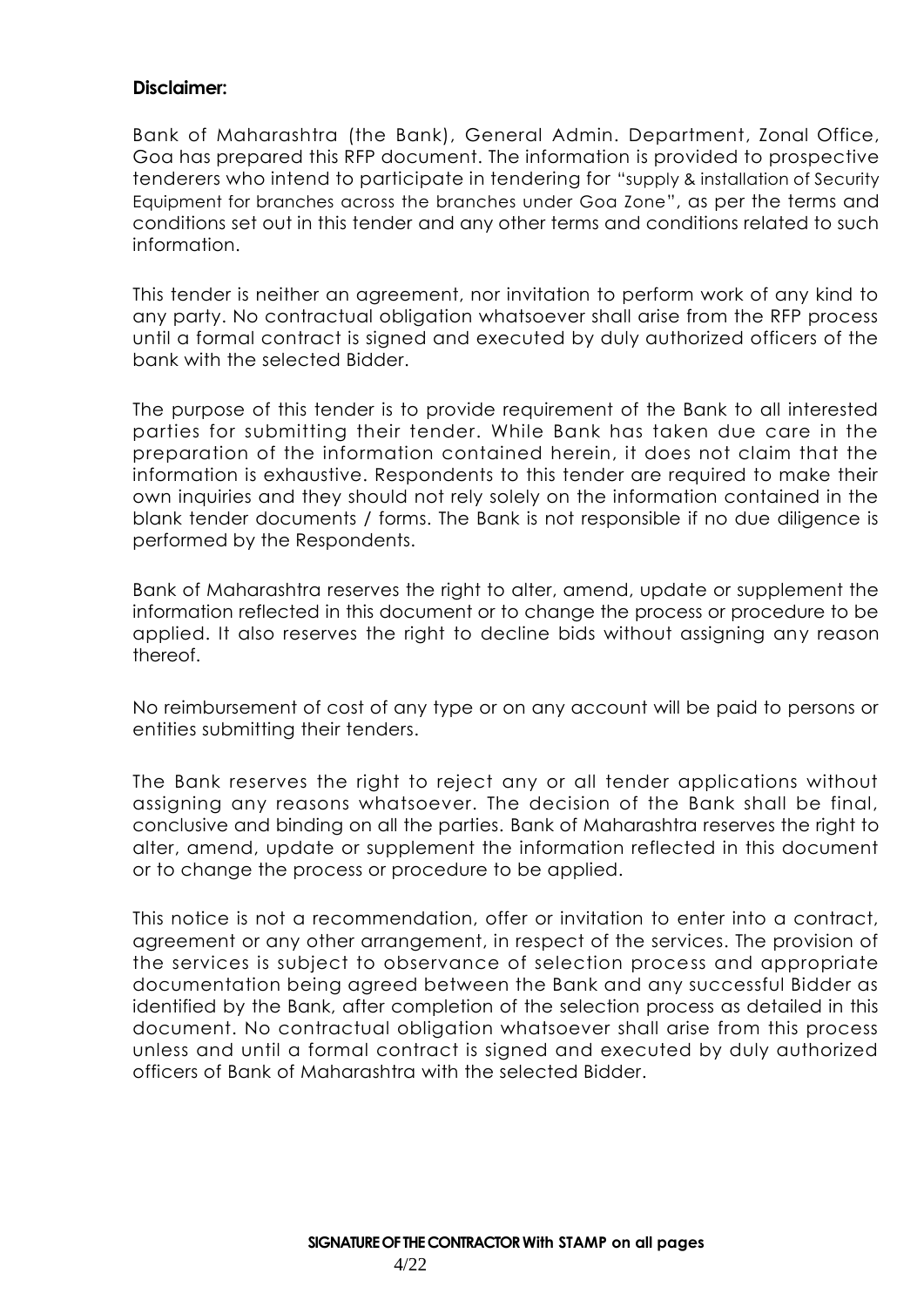#### **PREQUALIFICATION CUM TENDER NOTICE**

#### **SUPPLY & INSTALLATION OF SECURITY EQUIPMENT FOR BRANCHES IN GOA ZONE**

Sealed item rate tenders are invited by Bank of Maharashtra, Goa Zone.

1. The tender is invited for supply and installation of security items namely Class-B, Strong Room Door with Grill and Ventilator to branches in Goa Zone.

2. The tenderer should be OEM submitting their technical and price bid offers in separate sealed covers superscribing (1) **Technical bid** for supply & installation of Security equipment for branches under Goa Zone (2) **Price bid** for supply & installation of Security equipment for branches under Goa Zone.

3. Presently we have **proposed 02 class–B strong room doors with grill gate and ventilator** to be procured for two branches. However, the quantity assessed is only predictive and not actual. The addition/deletion in the items will be at the discretion of the Bank.

4. The supply will be made from the date of work order as per requirement of the Bank all over branches individually under Goa Zone.

5. The committee formed by the Bank will evaluate the offer submitted which may include visit to the manufacturing facility. The Committee will look into various parameters and thereafter pre-qualify eligible agencies that are fulfilling eligibility criteria mentioned in the tender. **The rate offered of prequalified vendors, so selected, should be valid for one year.** The approval of contract would be the L-1 price offered for individual product. Thus it is likely that there will be more than one agency getting selected for supplying the item in which they have quoted L-1 price. In such case bank may select one or split the order as desired by bank.

6. Tenders will be received **up to 16.00 hours** on **18.08.2021. Tender is acceptable through tender drop box kept at the address mentioned in the tender document. However, Bids received through post/courier, etc shall also be accepted considering COVID-19 constraints.**

7. Tenders to be submitted in the form specified. No tender will be received after the expiry of the time notified for receiving tenders under any circumstances whatsoever.

8. The tender will be opened at 16.30 hours on 18.08.2021 at above address in the presence of authorized representative of contracting agency. No separate invitations shall be given by the bank.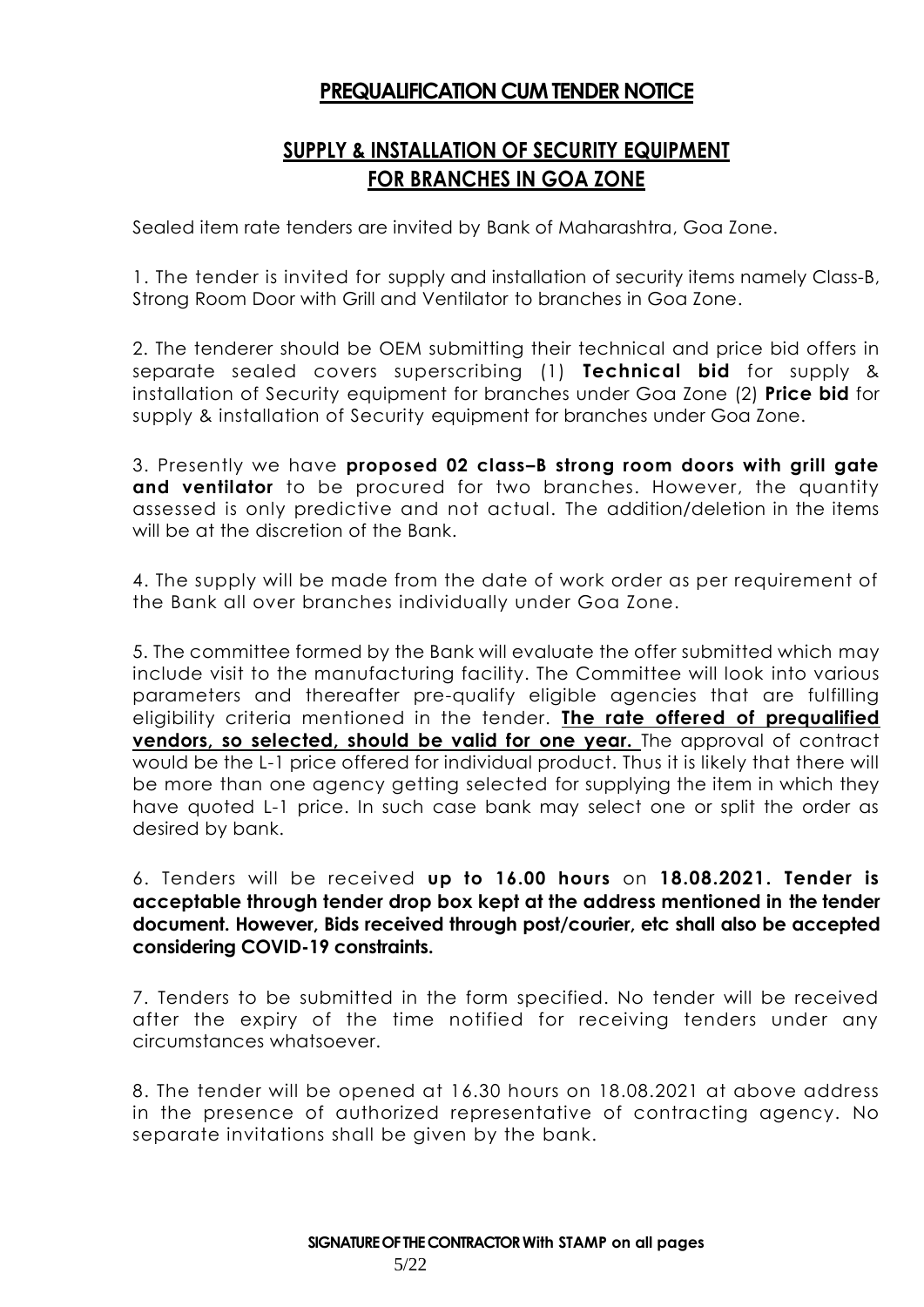9. The Bank reserves the right to reject any or all tender received without assigning any reasons thereof.

10. The tender rate against each item of work / price indicated in the schedule of quantities and rates / price should be indicated both in words and figures. The bidder should also quote the buyback rates of old Gold Safes irrespective of age, make and model. In case of any discrepancy, the rates indicated in words would prevail.

11. The rates quoted against each item of work / price should be for the complete finished item of work and include all prevalent labour, material, taxes, overhead, duties, etc. Any statutory change in the tax structure after opening of the tender shall be reimbursed by the Bank as per actual. The rates quoted should be inclusive of transportation and delivery of items up to destination of branch/office. **The GST applicable will be paid separately on submission of actual receipt along with final bill.**

12. EMD shall not be required while submitting the tender, however, 5% of total value of successful OEM shall be kept as Security Deposit (refundable, noninterest bearing) for a period of defect liability period of 01 year from the date of installation.

13. If successful OEM fails to undertake the job once communicated about acceptance of his rates, he/they may be barred from successive bidding.

14. The tenders in whom any of the prescribed conditions are not fulfilled or incomplete in any respect are liable to be rejected.

15. This tender notice shall form part of the contract documents.

**Zonal Manager**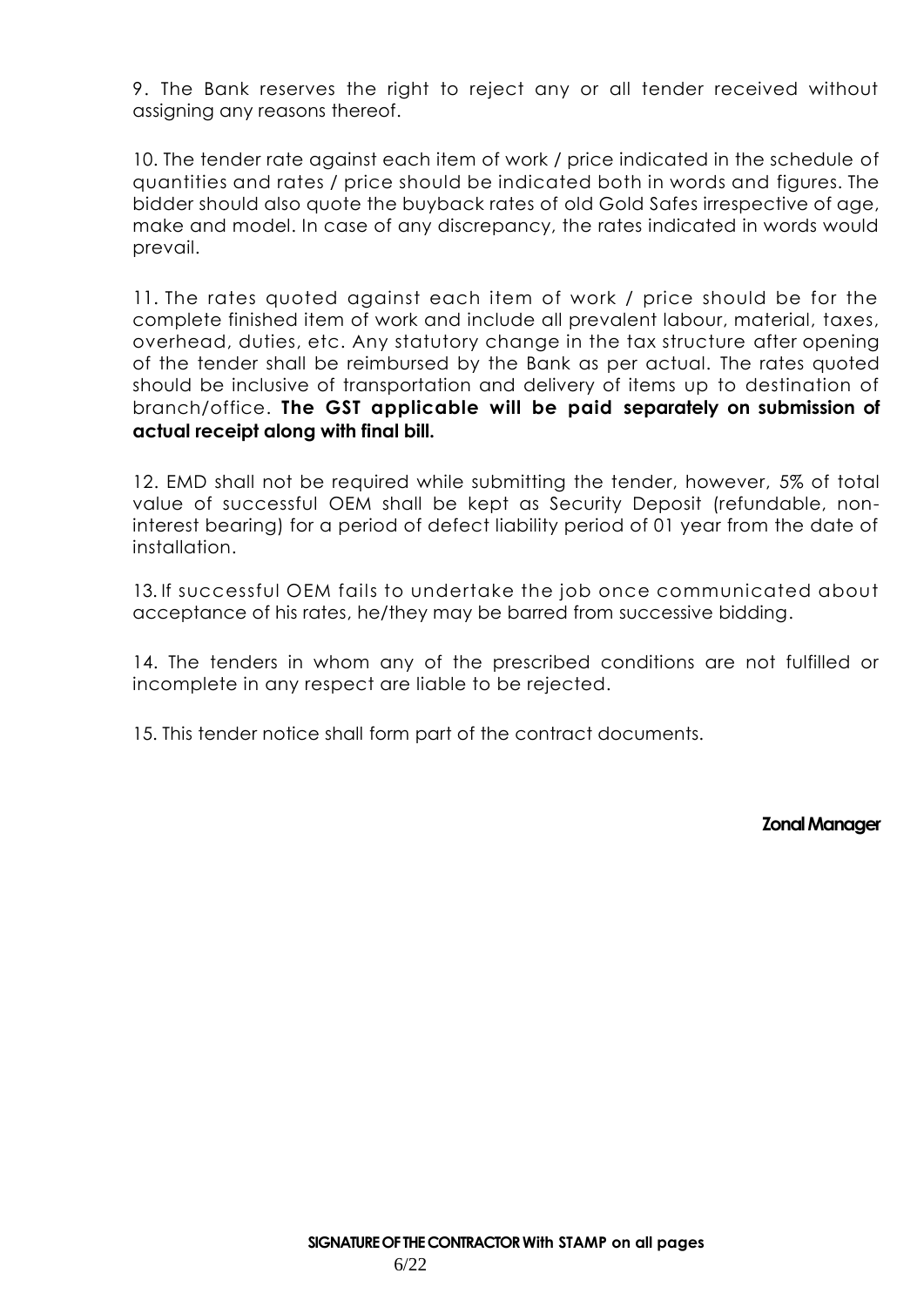#### **BIO-DATA OF CONTRACTING AGENCY**

1. Name of the firm  $\qquad \qquad :$ Corporate office Address :

Telephone no.

Office : Residence : Mobile : Fax : E-mail :

Branch Office address in state of Goa/Ratnagiri, Sindhudurg Distt. Of Maharashtra :

> Telephone no.  $\bigcap_{i \in \mathbb{N}}$   $\bigcap_{i \in \mathbb{N}}$

| Residence |  |
|-----------|--|
| Mobile    |  |
| Fax       |  |
| E-mail    |  |

- 2. a) Whether proprietary/partnership/: Pvt. Ltd. / Public Ltd. (certificate Of registration / partnership deed to be enclosed as **Annexure- I**).
	- b) Name of the Proprietor, Partners, Directors
		- i)
		- ii)
		- iii)
	- c) Year of establishment

#### 3. Registration with Tax Authorities

- i) Income Tax PAN no.
- ii) GST No.
- iii) EPF Regn no.
- iv) ESI Regn no.

(Copies of certificates of registration with relevant authorities to be enclosed as **Annexure-II-A, II-B, II-C, II-D & II-E**)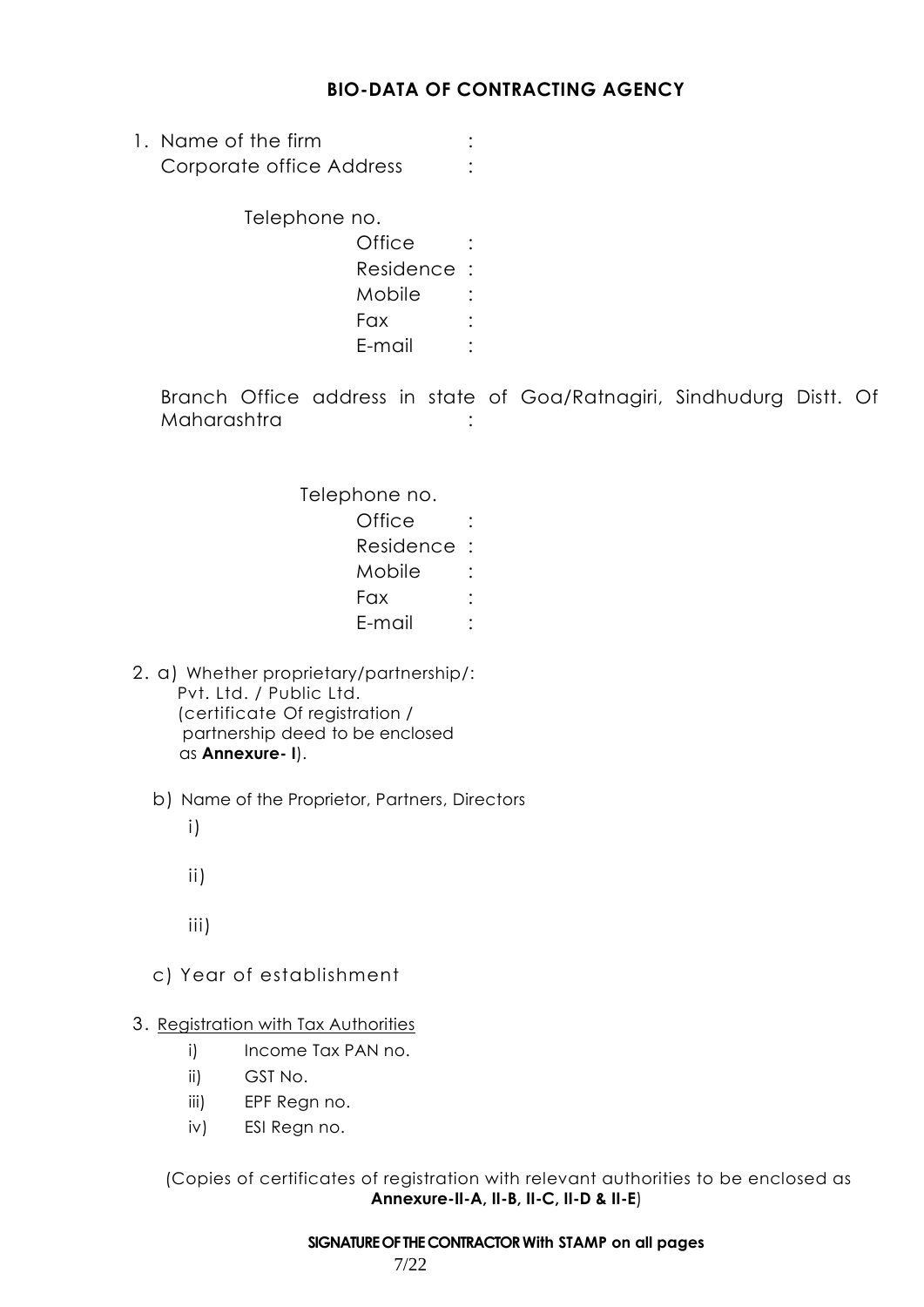4. Names of the Bankers with address & telephone numbers:

- i) ii)
- iii)

5. Furnish copies of audited balance sheet : Enclosed / Not Enclosed and Profit & Loss A/C. for the last 3 years i.e. 18-19, 19-20, 20-21 as **annexure III-A, III-B, III-C**.

6. Registration with Govt. / Public Sector / Banks (certificates of Registration to be enclosed as **Annexure-IV**.

| Name of the Organization | Year since empanelled |
|--------------------------|-----------------------|
|                          |                       |
|                          |                       |
|                          |                       |
|                          |                       |
|                          |                       |
|                          |                       |

7. Give details if at present involved in litigation in similar type of contracts:

| S. No. | Project | Name of   Nature of   Work<br>  Work | Order No. | Work<br>Order<br>dtd. | Date<br>Completion<br>of work | of   Value Rs. |
|--------|---------|--------------------------------------|-----------|-----------------------|-------------------------------|----------------|
|        |         |                                      |           |                       |                               |                |
|        |         |                                      |           |                       |                               |                |

- 8. Details of civil suit, if any, that arose during : execution of contract in the past 10 years.
- 9. Name & relation, if any, with the staff : member of Bank of Maharashtra.
- 10. Details of work executed during the last 3 years:

| <b>Type</b> | Work                                 | Nature | Location | Value |              |              | Duration of work   If work left |
|-------------|--------------------------------------|--------|----------|-------|--------------|--------------|---------------------------------|
| of          | executed for $\vert$ of work $\vert$ |        |          | Rs.   | with         |              | date of   incomplete            |
| work        | (name of the $ $ in brief            |        |          |       |              | commencement | or                              |
|             | organization)                        |        |          |       | & Completion |              | terminated                      |
|             |                                      |        |          |       |              |              | give                            |
|             |                                      |        |          |       |              |              | reasons                         |
|             |                                      |        |          |       |              |              |                                 |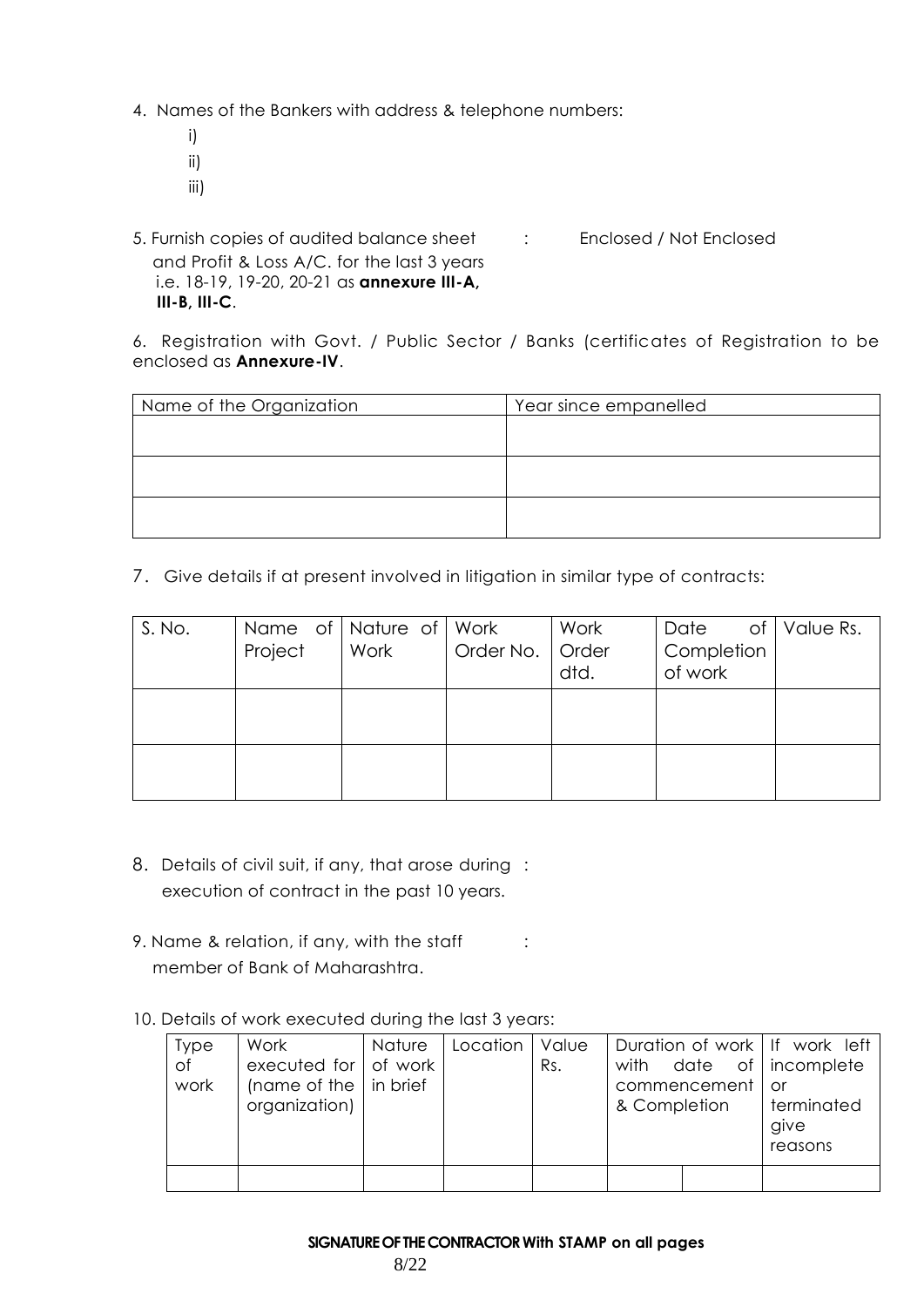**Note**: Copies of work orders along with Xerox copies of relevant TDS certificate, satisfactory completion certificate obtained from the client shall be enclosed as **Annexure-V**. Please note without the copies of certificates, your application is liable to be rejected.

11. Details of work on hand (photo copies of performance certificate, work orders issued by valued clients, preferably Banks, Govt., and Semi-Govt. Bodies should be enclosed as **Annexure-VI**.

| <b>Type</b><br>of<br>work | Work<br>executed for $\parallel$<br>(name of the<br>organisation) | Nature<br>of work<br>In brief | Location | Value<br>Rs. | of<br>Duration<br>work<br>stipulated<br>time | Present<br>Status<br>of<br>work |
|---------------------------|-------------------------------------------------------------------|-------------------------------|----------|--------------|----------------------------------------------|---------------------------------|
|                           |                                                                   |                               |          |              |                                              |                                 |
|                           |                                                                   |                               |          |              |                                              |                                 |

- 12. Details of Rate Contract entered into with other Bank: (Copies of work orders be enclosed)
- 13. LIST OF NAME/S OF PROPRIETOR / PARTNERS & KEY EMPLOYEES

| Name | Qualifications   Experience | done | Particulars   Employed in   Value of work<br>of work $\sqrt{ }$ your firm since | done |
|------|-----------------------------|------|---------------------------------------------------------------------------------|------|
|      |                             |      |                                                                                 |      |
|      |                             |      |                                                                                 |      |
|      |                             |      |                                                                                 |      |
|      |                             |      |                                                                                 |      |
|      |                             |      |                                                                                 |      |

14. Turnover in last 3 years:

| S. No. | Year    | Turnover<br>(Rs. in lakh) | Profit/Loss<br>(Rs. in lakh) |
|--------|---------|---------------------------|------------------------------|
|        | 2018-19 |                           |                              |
|        | 2019-20 |                           |                              |
|        | 2020-21 |                           |                              |

Copies of income-tax returns / assessment orders for each year to be enclosed as **Annexure VII-A, B & C**

**SIGNATURE OF THE CONTRACTOR With STAMP on all pages**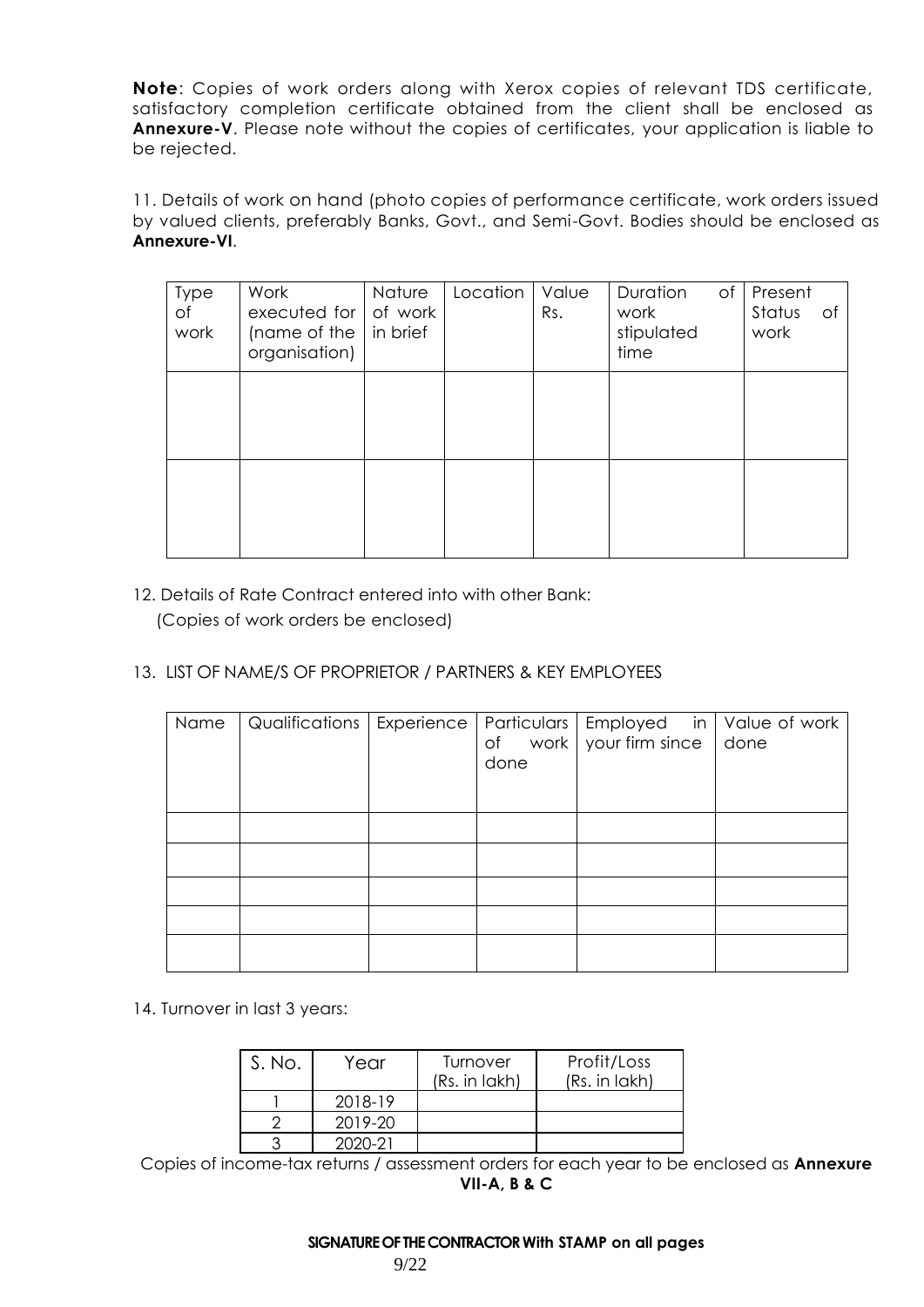#### **DECLARATION**

I / We have read the instructions appended to the Performa and I / We understand that if any false information is detected at a later date, any future contract made between ourselves and Bank of Maharashtra, on the basis of the information given by me / us can be treated as invalid by the Bank and I / We will be solely responsible for the consequences.

I / We agree that the decision of Bank of Maharashtra in selection of contractors will be final and binding to me / us.

All the information furnished by me hereunder is correct to the best of my knowledge and belief.

I / We agree that I / we have no objection if enquiries are made about the work listed by me / us in the accompanying sheets.

I / We agree that I / We have not applied in the name of sister concern for the subject empanelment process.

Place: Signature Signature Date: Name & Designation Seal of Organisation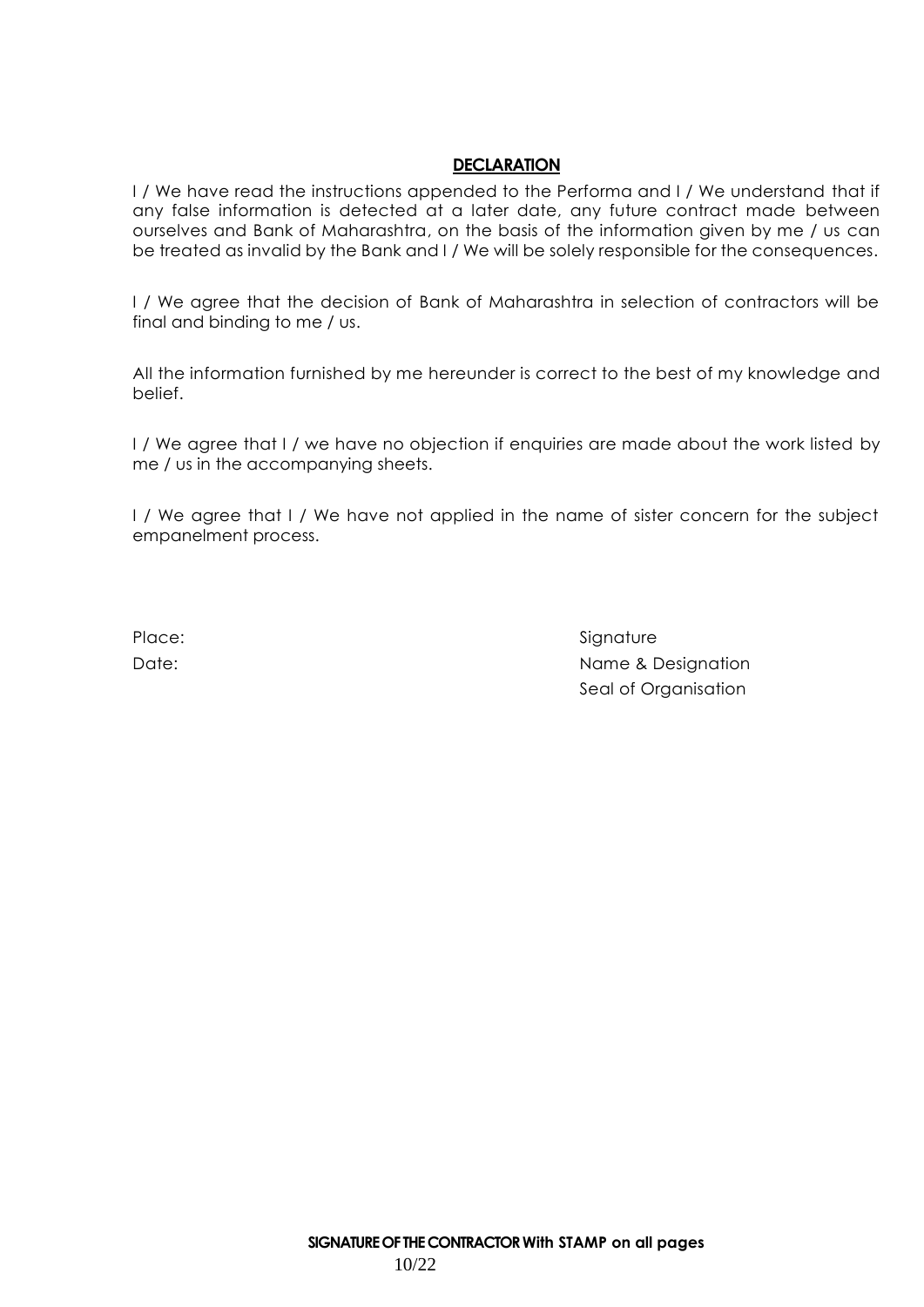#### **SCOPE OF WORK**

The Goa Zonal office of the Bank has initiated steps to streamline the procurement system of Security Equipment, i.e., Gold Safes. Upon approval of price bid, work order will be placed with the selected agencies with a communication to the Bank's Branch Offices. The Zonal Office will directly place the order of requirement to selected agency to deliver the material at particular branch. The selected agencies are to ensure and deliver the material within one month upon such request. The bills are to be submitted directly to Branch Office for payment. Branch Office upon satisfactory installation of the security equipment will make 100% payment.

**If delays are observed in deliveries for 07 days, the vendor will be put on first notice. For further delays 07 days, second notice will be issued. Even after issue of 2 notices delay in supply of material is observed, the Bank will be free to terminate the contract without further notice and the OEM will be barred for any future contract.**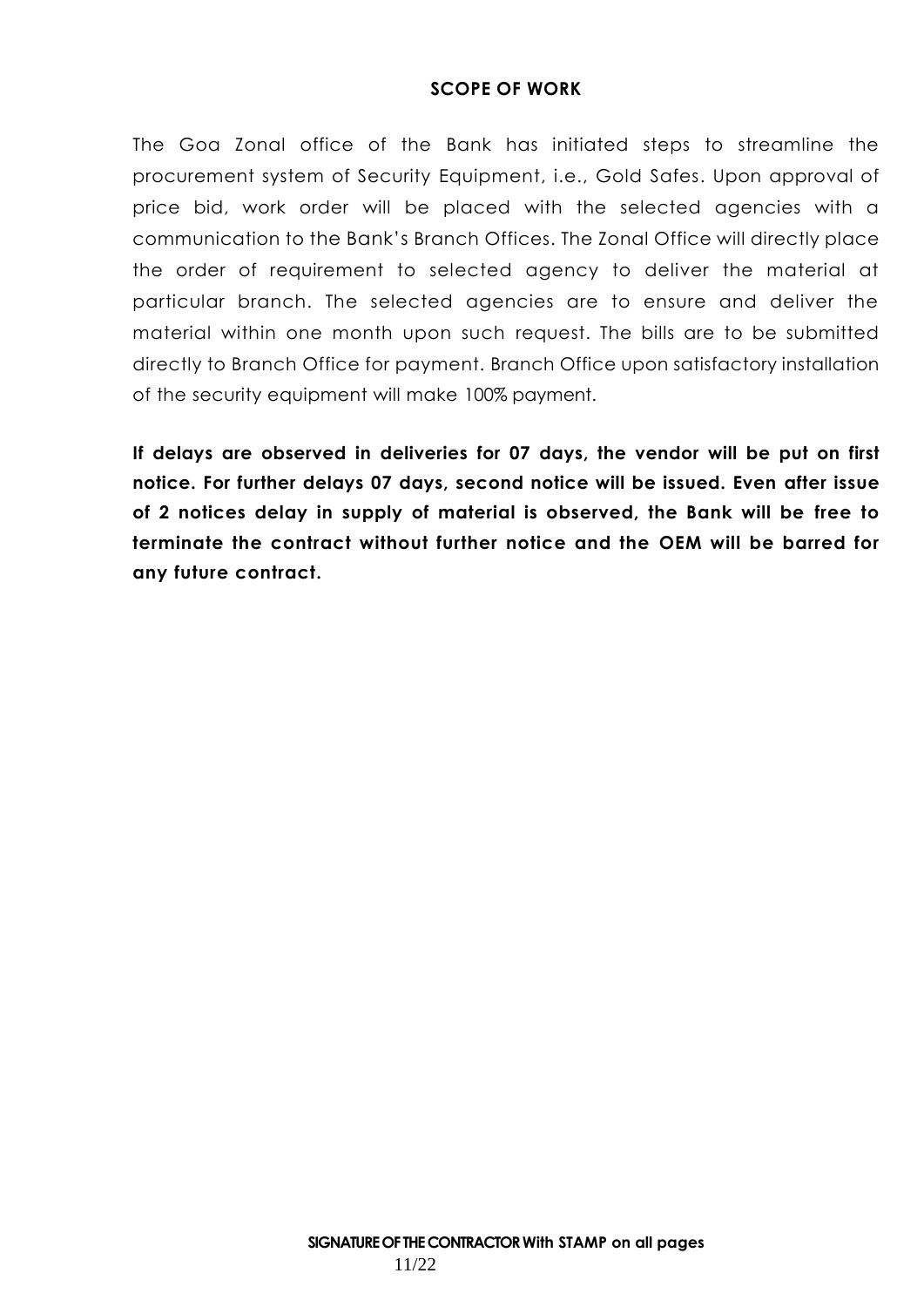# **BASIC ELEIGIBILITY CRITERIA**

| S.No.        | <b>Parameters</b>                         | <b>Requirements</b>                                                                                                                                                                                                                                                                                                                                                                                                      |
|--------------|-------------------------------------------|--------------------------------------------------------------------------------------------------------------------------------------------------------------------------------------------------------------------------------------------------------------------------------------------------------------------------------------------------------------------------------------------------------------------------|
| a.           | turnover<br>Average<br>volume             | The company should have average annual sales<br>turnover of Rs.5.00 Crore or above in the last three<br>years, i.e. from year 2017-18 to 2020-21. Audited<br>Balance sheets & Profit & Loss Statements of last 3 years<br>to be submitted.                                                                                                                                                                               |
| b.           | Profit in the previous<br>financial years | The company should not have incurred loss in the last<br>three years, i.e. from year 2017-18 to 2020-21.                                                                                                                                                                                                                                                                                                                 |
| C.           | Registered<br>Companies                   | The company should have been registered under the<br>Companies Act at least 5 years earlier from the date of<br>tender opening.                                                                                                                                                                                                                                                                                          |
| d.           | <b>OEMs</b>                               | company should<br>be the<br>Original<br><b>The</b><br>Equipment<br>Manufacturers of Safes, Vault Doors, Locker Units and Fire<br>Resistant Filing Cabinets (FRFC) to qualify for<br>the<br>empanelment for the respective products.                                                                                                                                                                                      |
| e            | In-house<br>manufacturing<br>process      | Manufacturing process for Safes, Vault Doors, Locker<br>Units, Fire Resistant Filing Cabinets (FRFC) and making<br>their locks & keys should be done in-house by the<br>company to qualify for the empanelment for the<br>respective products.                                                                                                                                                                           |
| $\mathsf{f}$ | <b>BIS License</b>                        | The company should have valid BIS licenses, for<br>Safes<br>a. Vault Doors<br>b. Cash Safe<br>c. Gold Safe<br>d. Fire Resistant Filing Cabinets,<br>Issued on or before the tender opening date as<br>mentioned in the tender document. The list of OEMs<br>posted/updated on the BIS website as on the date of<br>opening of tender process will be taken as<br>the<br>conclusive proof for the purpose of eligibility. |
| g.           | Network of offices /<br>dealers           | The company should have at least one office / dealer<br>in State of Goa and Ratnagiri/Sindhudurg Distt. Of<br>Maharashtra.<br>(Attach list of offices/dealers with address along with<br>landline numbers and email address. Absence of any of<br>these details or wrong details shall make the tender<br>ineligible)                                                                                                    |
| h.           | Empanelment with<br>other PSU/Banks       | The company should have been in the panel of<br>approved suppliers for Safes (Cash and Gold), Strong<br>Room doors and FRFCs with the Head Offices/Zonal<br>Office/Regional Office of a public sector bank.                                                                                                                                                                                                              |
| i.           | Reference Sites                           | Furnish name, address and telephone numbers of the<br>Head Offices of at least two public sector banks, with<br>whom your company is empanelled at present for the<br>supply of Safes, Vault Doors and FRFCs and supplied<br>these products in the last two years.                                                                                                                                                       |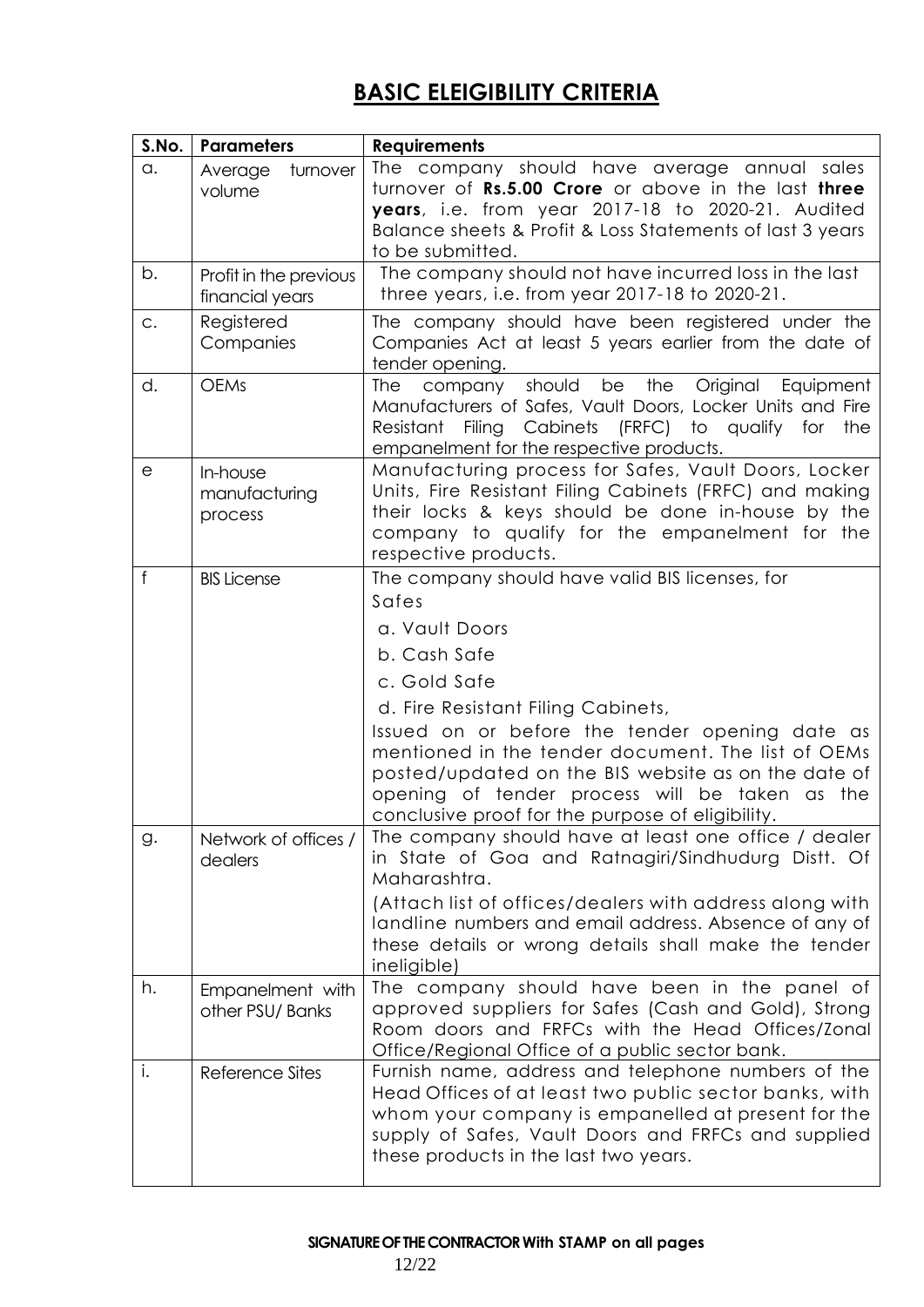#### **GENERAL CONDITIONS OF CONTRACT**

#### **REQUEST FOR PROPOSAL FROM OEM FOR SUPPLY & INSTALLATION OF SECURITY EQUIPMENT FOR BRANCHES IN GOA ZONE**

#### **General Instructions to Contractor:**

1. The successful bidder shall deploy and engage suitably experienced and competent personnel for deployment as may be reasonably required for the performance of services. During the currency of the project, the successful bidder shall not substitute the key staff identified for the services.

2. The successful bidder shall forthwith withdraw or bar any of its employees from the provision of the services if, in the opinion of Bank of Maharashtra:

a). The quality of the services rendered by the said employee is not in accordance with the quality specifications by the Bank of Maharashtra; or

b). The engagement or provision of the services by any particular employee is prejudicial to the interests of the Bank of Maharashtra.

3. All employees engaged by the successful bidder shall be in sole employment of the successful bidder and the successful bidder shall be solely responsible for their salaries, wages, arrears/increase in wages, insurance and other statutory payments etc. That under no circumstances shall Bank of Maharashtra be liable for any payments or claim or compensation (including but not limited to compensation on account of injury/death/termination) of any nature to the employees and personnel of the Service Provider.

4. The successful bidder :

a). Shall be responsible for all negotiations with personnel relating to salaries and benefits, and shall be responsible for assessments and monitoring of performance and for all disciplinary matters.

b). Shall not knowingly engage any person with a criminal record /conviction

and shall bar any such person from participating directly or indirectly in the provision of services of this agreement.

c). Shall at all times use all reasonable efforts to maintain discipline and good order amongst its personnel.

d). Shall not exercise any lien on any of the assets, documents, instruments or material belonging to Bank of Maharashtra and in the custody of the service provider for any amount due or claimed to be due by the service provider from Bank of Maharashtra.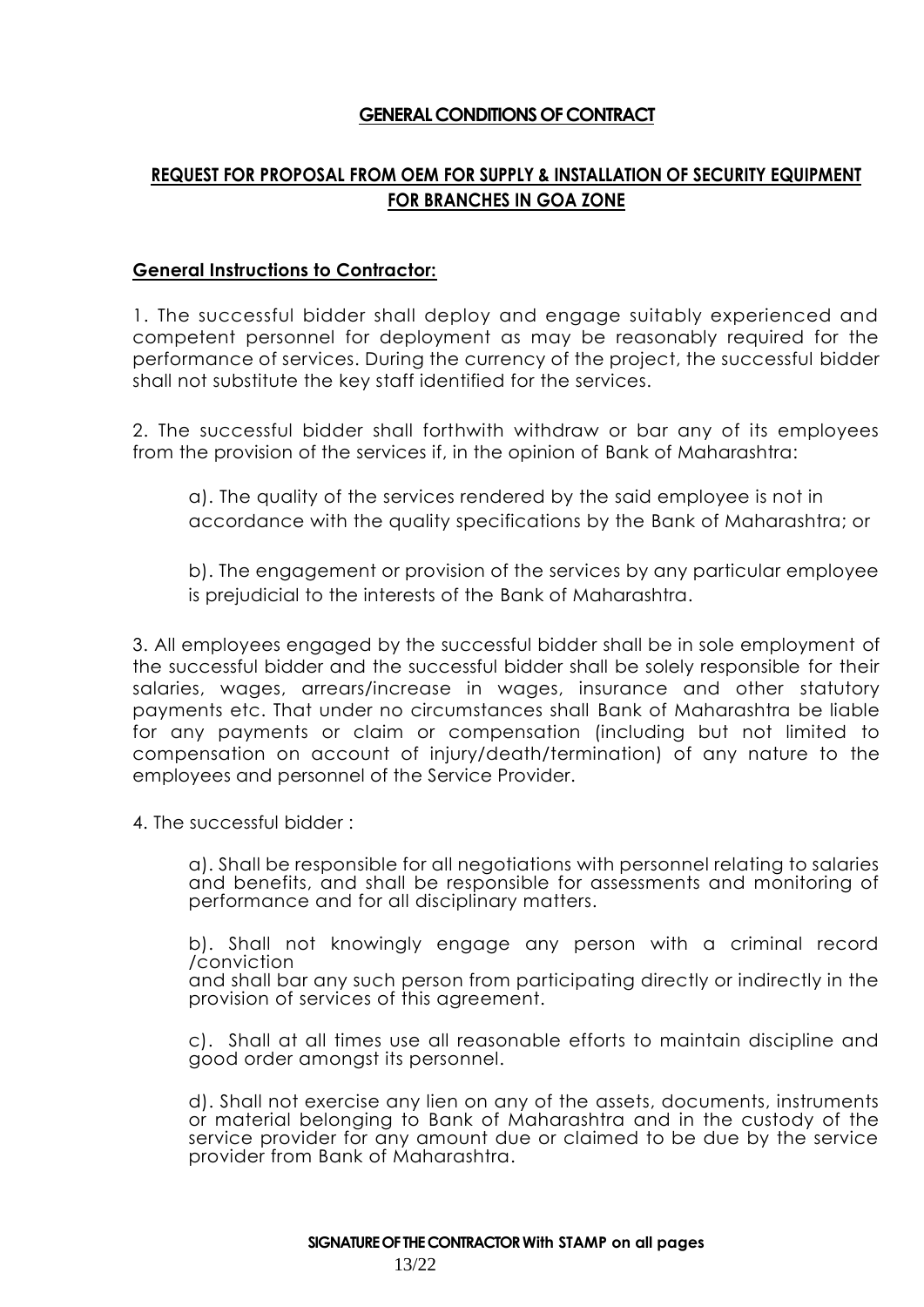e). Shall be responsible for all the compliances of all laws, rules, regulations and ordinances applicable in respect of its employees, sub-contractors and agents (including but not limited to minimum wages act, provident fund laws, workmen's compensation act ) and shall establish and maintain all proper records including, but not limited to, accounting records by any law, code, practice or corporate policy applicable to it from time to time including records and returns as applicable under labour legislations.

f). Shall not violate any proprietary and intellectual property rights of Bank of Maharashtra or any third party, including without limitation, confidential relationships, patent, trade secrets, copyright and any other proprietary rights in course of providing services hereunder.

g). Shall ensure that the quality and standards of materials and services to be delivered or rendered hereunder will be of the kind, quality and timeliness as designated by Bank of Maharashtra and communicated to the service provider from time to time.

h). Shall not work in a manner which in the reasonable opinion of Bank of Maharashtra, may be detrimental to the interests of Bank of and which mat adversely affect the role, duties, functions and obligations of the successful bidder as contemplated by EOI.

i). Shall be liable to Bank of Maharashtra for any losses of any nature whatsoever arisen directly or indirectly by negligence, dishonest, criminal or fraudulent act of any of the representatives and employees of the successful bidder while providing the services to Bank of Maharashtra.

j). shall itself perform the obligations under this EOI and shall not assign, transfer or sub-contract any of the rights and obligations under this agreement except with prior written permission of Bank of Maharashtra.

#### **Indemnity**

1. The successful bidder shall at its own expenses, indemnify, defend and hold harmless Bank of Maharashtra and its officers, directors, employees, representatives, agents respective directors, and assigns from and against any losses and liability (including but not limited to liabilities, judgments, damages, losses, claims, costs and expenses, including attorney's fees and expenses ) that may be occurring due to, or arising from or relating to:

a). breach, non-performance or inadequate performance by the successful bidder of any of the terms, conditions, covenants, representations, undertakings, obligations or warranties under this RFP; or

b). the acts, errors, representations, misrepresentations, willful misconduct or negligence of the successful bidder, its employees in performance of its obligations under this agreement; or

c). any deficiency in the services of the successful bidder or d. Violation of any applicable laws by the successful bidder, its agents, employee's representatives etc.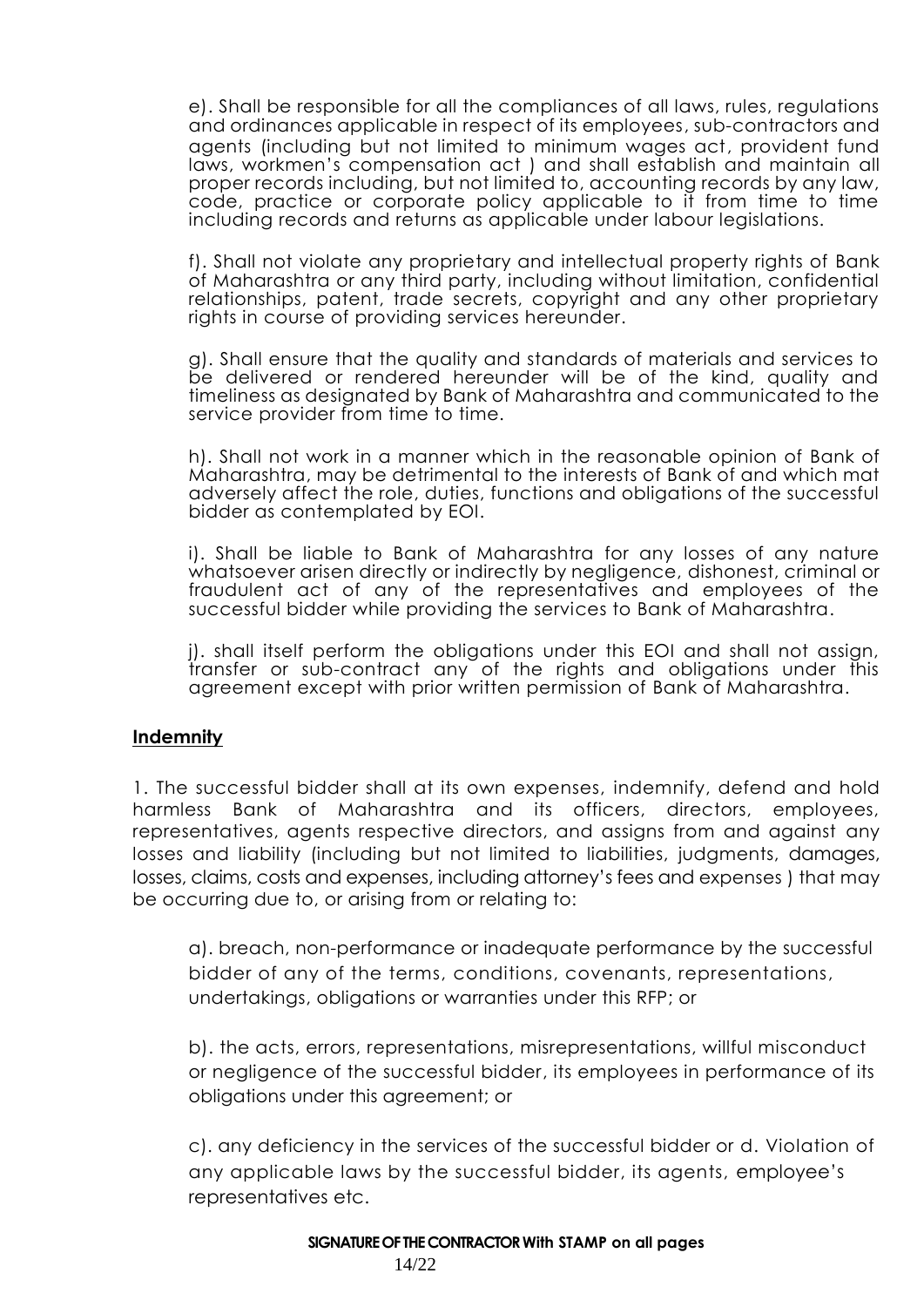d. Damage caused to Bank's property/premises during transportation and installation which is also liable to be recovered from payment of bills.

2. In the event of the successful bidder not fulfilling its obligations under this clause within the period specified in the notice issued by Bank of Maharashtra, Bank has right to recover the amounts due to it under this provision from any amount payable to the vendor under this project.

3. The indemnities under this clause are in addition to and without prejudice to the indemnities given elsewhere in this agreement.

#### **Termination**

1. Bank shall have the option to terminate this EOI and /or subsequent agreement and or any particular order, in whole or in part by giving vendor at least 30 days prior notice in writing .It is clarified that vendor shall not terminate this EOI and the subsequent agreement for convenience.

2. However the Bank will be entitled to terminate this EOI and any subsequent agreement, if vendor breaches any of its obligations set forth in this EOI and any subsequent agreement and

a). such breach is not cured within 30 working days after bank gives written notice, or

b). if such breach is not of the type that could be cured within 30 days, failure by vendor to provide Bank, within 30 working days, with a reasonable plan to cure such breach, which is acceptable to the Bank, or

3. This EOI and subsequent agreement shall be deemed to have been terminated by either party one day prior to the happening of the following events of default:

a). The other party becomes unable to pay its debt as they fall due or otherwise enters into any composition or arrangement with or for the benefit or its creditors or any class thereof;

b). A liquidator or a receiver is appointed over all or a substantial part of the undertaking, assets or revenues of the other party and such the undertaking, assets or revenues of the other party and such appointment continues for a period of twenty one (21) days;

c). The other party is subject of an effective resolution for its winding up other than a voluntary winding up for the purpose of reconstruction or amalgamation upon terms previously approved in writing by the other party; or change in constitution of the bidder affecting nature of work entrusted.

#### **SIGNATURE OF THE CONTRACTOR With STAMP on all pages**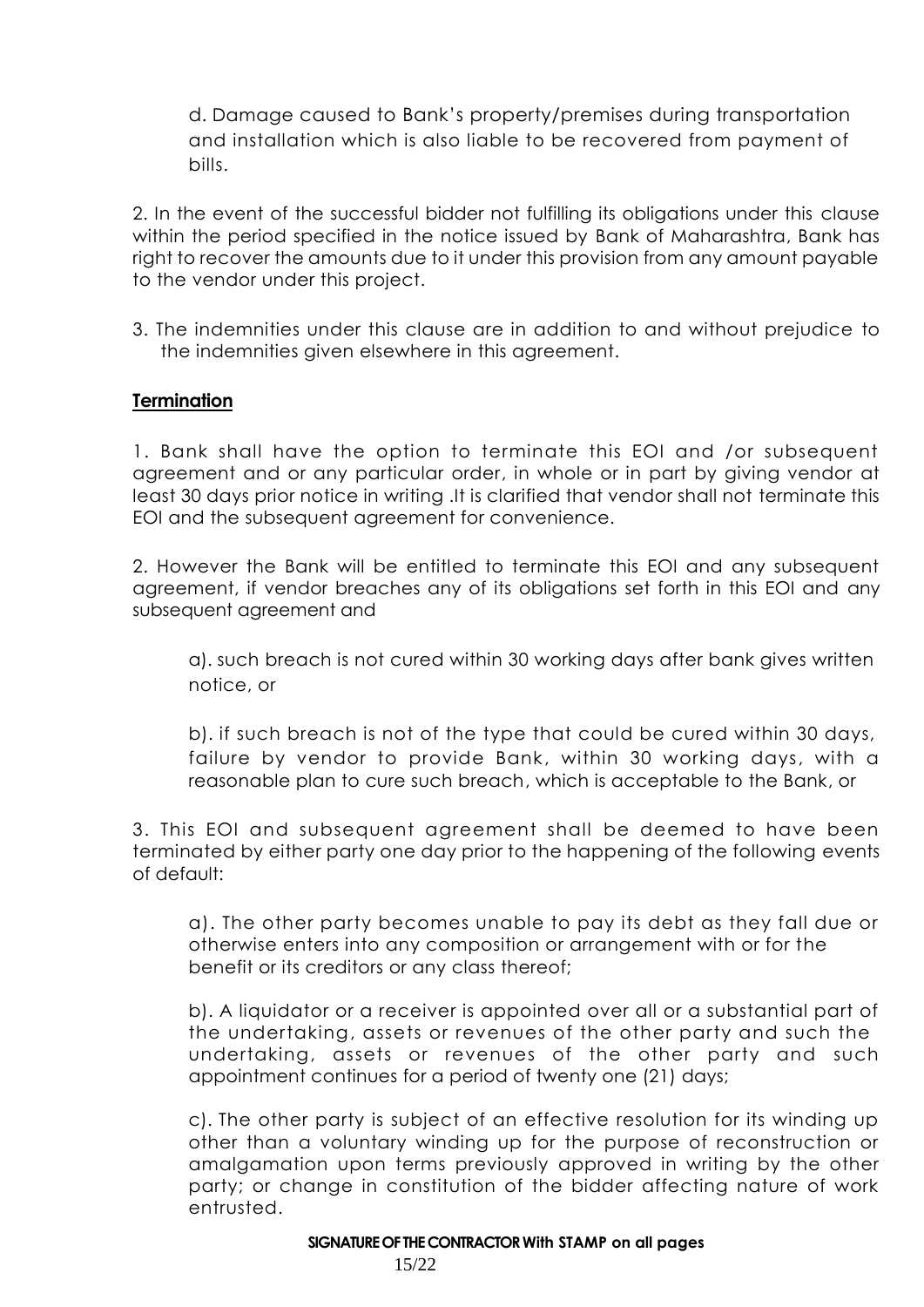- d). The other party becomes the subject of a court for its winding up.
- e). Bidder assigns the work entrusted to third party

4. The Bank, by written notice of default sent to the vendor, may terminate the contract in whole or in part without prejudice to any other remedy for breach of contract if the vendor fails to deliver any or all of the design, goods, works and services, within the period specified in the contract or within any extension thereof granted by the bank.

5. Upon termination or expiry of this EOI and subsequent agreement, the rights granted to the vendor shall immediately terminate.

6. In the event the bank terminated the contract in whole or in part, the bank may, among other applicable remedies, procure goods, works or services similar to those undelivered upon such terms and in such manner as it deems appropriate, and hold the vendor liable to the bank for any excess costs for such similar goods, works and services .However, the vendor shall continue to perform the contract to the extent not terminated.

#### **Governing laws**

The subsequent contract shall be governed and constructed and enforced in accordance with the laws of India applicable to the contracts made and to be performed therein, and both parties shall agree that in respect of any dispute arising upon, over or in respect of any of the terms of this agreement, only the courts in Goa shall have the jurisdiction to try and adjudicate such disputes to the exclusion of all other courts.

I have read and accept, all terms/conditions /criteria other aspects mentioned in this document unconditional.

#### **(Authorized signatory /Director of the service provider)**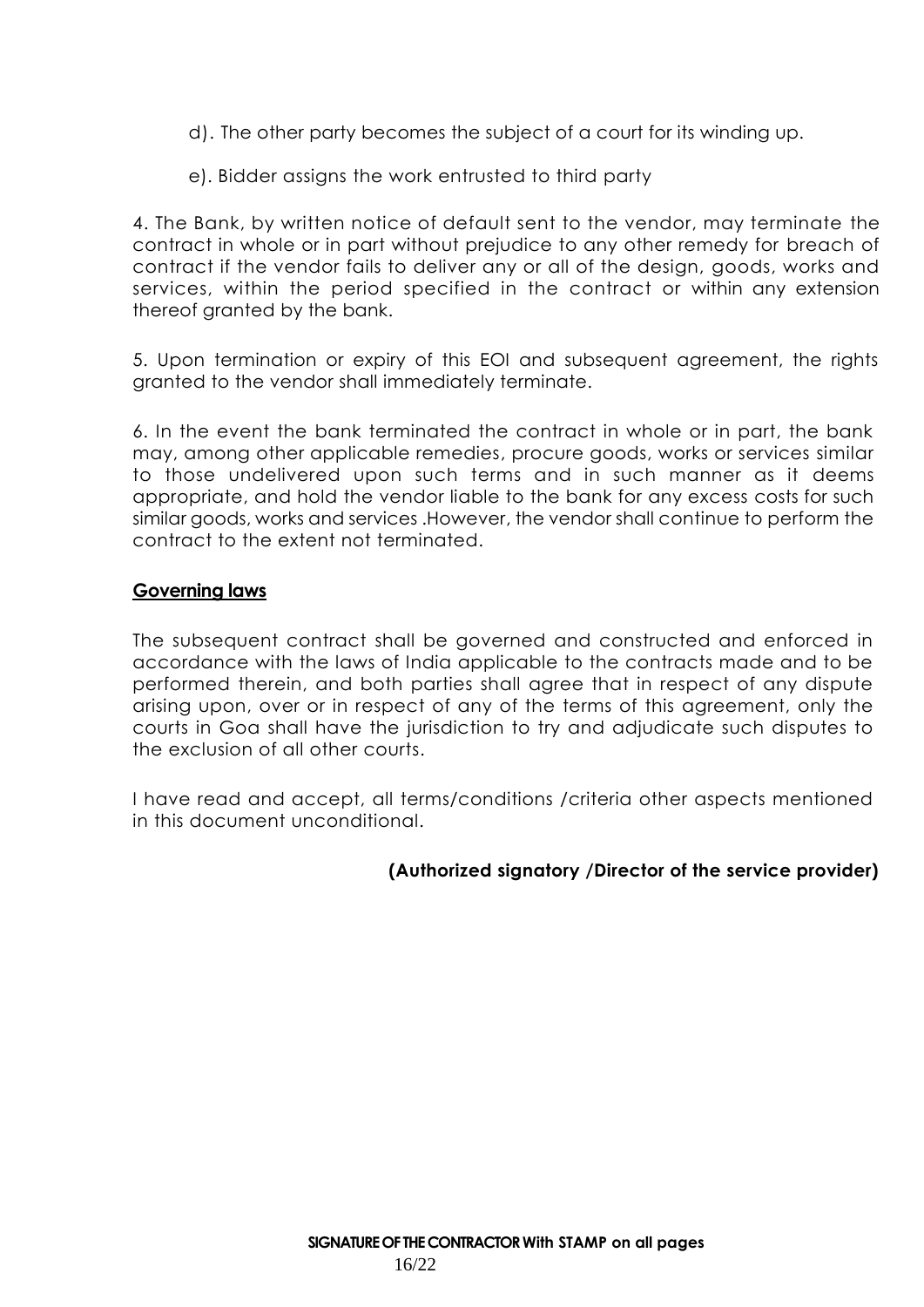#### **APPENDIX TO THE CONTRACT DOCUMENTS**

#### **SUPPLY AND INSTALLATION OF SECURITY EQUIPMENT FOR BRANCHES IN GOA ZONE**

#### **Special Note:**

- The tender is invited for supply and installation of security equipment to bank branches under Goa Zone within which vendors are supposed to supply items as per requirement of the bank.
- The rates quoted shall be valid for the period of 1 year from the date of work order.
- The Bank will select items for which L1 rates are quoted for placing order.
- **No packing, transportation, delivery or installation charges will be paid.**
- As per requirement of the Bank, the order will be placed for 1 or few items for a particular branch. The vendors are supposed to make delivery of the item in a particular branch.
- Contract will be decided in favour of L1 rates quoted for individual items and accordingly order will be placed.

#### **SPECIAL CONDITIONS OF CONTRACT**

#### **TECHNICAL SPECIFICATIONS FOR STRONG ROOM DOOR WITH GRILL GATE AND VENTILATORS**

#### **TECHNICAL SPECIFICATIONS FOR STRONG ROOM (VAULT) DOORS**

- 1. Only BIS certified (labeled) Strong Room Doors of class "B" & "A" as per BIS specifications given in IS 11188(Part 1):2014 shall be procured by the Bank.
- 2. The class-wise minimum dimensions and other technical specifications for the Strong Room doors should be as follows:

|              |                          |          |                                  |       |                           | Dimension in mm |
|--------------|--------------------------|----------|----------------------------------|-------|---------------------------|-----------------|
| S.<br>No.    | <b>Particulars</b>       |          | <b>Strong Room</b><br>main Doors |       | Emergency<br><b>Doors</b> |                 |
| $\alpha$ .   | Door Type                |          | Class                            | Class | Class                     | Class           |
|              |                          |          | "B"                              | "A"   | "B"                       | "A"             |
| b.           | <b>Overall dimension</b> | Height H | 2300                             | 2350  | 1200                      | 1200            |
|              | of strong room           | Max/Min  | 2100                             | 2100  | 900                       | 900             |
|              | (vault) doors            | Width W  | 1400                             | 1450  | 1250                      | 1250            |
|              |                          | Max/Min  | 1250                             | 1250  | 1100                      | 1100            |
| $\mathsf{C}$ | <b>Inside Dimension</b>  | Height H | 1950                             | 1950  | 600                       | 600             |
|              | or Clear Opening         | Min      |                                  |       |                           |                 |

#### **SIGNATURE OF THE CONTRACTOR With STAMP on all pages**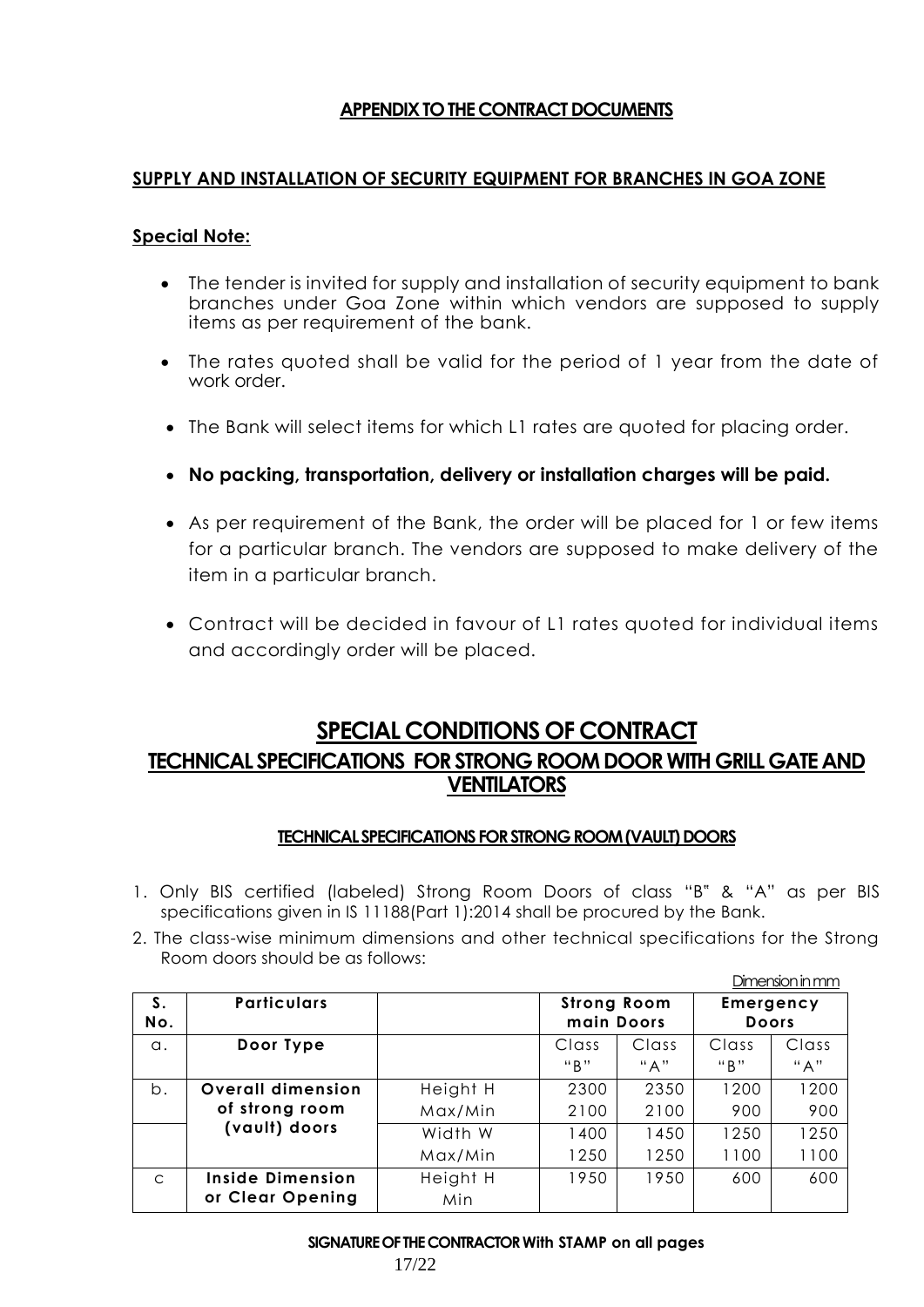|    | when door shutters<br>are swung open at<br>$180^\circ$ | Width W Min | 900            | 900            | 750            | 750            |
|----|--------------------------------------------------------|-------------|----------------|----------------|----------------|----------------|
| d. | <b>Number of locks</b>                                 |             | $\overline{2}$ | $\overline{2}$ | $\overline{2}$ | $\overline{2}$ |
| е. | No. of shooting<br>bolts on hinge side                 | Min         | 6              | 6              | 6              | 6              |
| f. | No. of shooting<br>bolts on opposite<br>side           | Min         | 6              | 6              | 6              | 6              |
| g. | No. of shooting<br>bolts on top                        | Min         |                | $\overline{2}$ |                |                |
| h. | No. of shooting<br>bolts at the bottom                 | Min         |                | $\overline{2}$ |                |                |
| i. | Diameter of<br>shooting bolts                          | Min         | 38             | 50             | 38             | 50             |
| j. | Depth for<br>engagement of<br>shooting bolts           | Min         | 15             | 15             | 15             | 15             |

2. A ventilating grill gate should be hinged to the Strong Room door frame to open inward. The ventilating grill gate should be made of mild steel angles, plates or channels with mild steel rods welded in a rigid frame. An unpickable dual control locking device capable of being operated from both the sides of the door shall be fitted on the grill gate.

3. The shooting bolt mechanism of the Strong Room door shall be controlled by two high-precision dual-control unpickable special-key lock of minimum 10 levers in case of Class 'A' door and 8 levers in cases of class 'B' doors. The locks should be provided with stainless steel keys in duplicate. The keys should be double bitted in case of class 'A' doors and single or double bitted in case of class 'B' doors.

4. For doors of Class "A" & "B" the locking mechanism, shooting bolt mechanism and the construction of the strong room door shall be such as to facilitate providing and fixing a time lock at any later date.

5. The Strong Room doors should have been certified by the Bureau of Indian Standards (BIS) as Class 'B' or Class 'A', the strong room doors shall bear a metallic BIS Label, which *inter alia* should contain the following information:

a) Manufacturer's/ Brand Name

b) Class & Rating of Strong Room (Vault) door, i.e., Class 'B'; TRTL 30 - FR30 or Class 'A'; TRTL 60

- c) Serial Number of the door
- d) Year of manufacturing of Strong Room door
- e) The 'ISI' mark of BIS (along with the Standards No., i.e., IS 11188)
- f) The CML Number allotted by the BIS to the Manufacturer.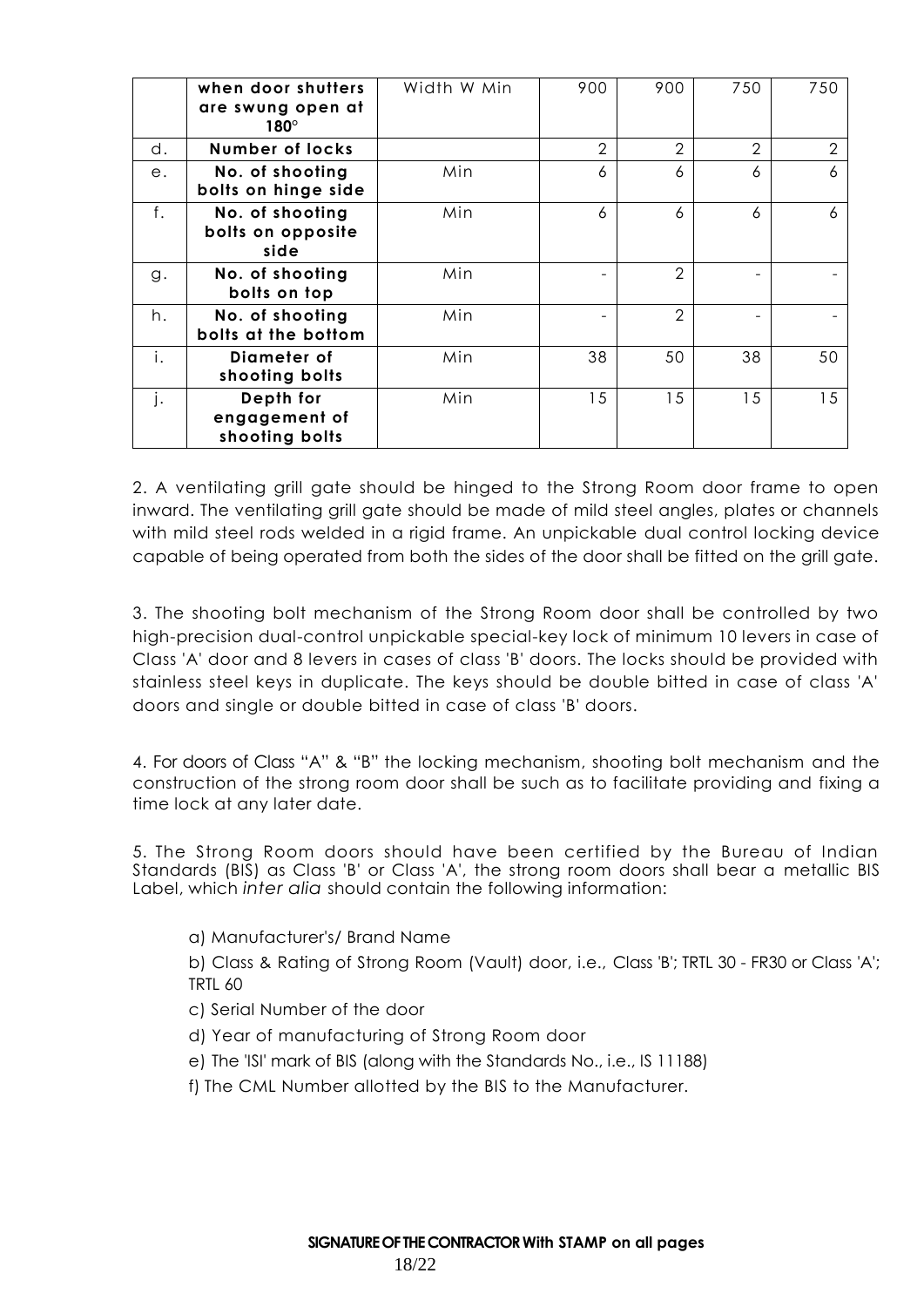### **TECHNICAL SPECIFICATIONS FOR AIR VENTILATORS**

- 1. Only BIS certified (labeled) Air Ventilator of class "B" & "A" as per BIS specifications given in IS 14387 : 2005 shall be procured by the Bank.
- 2. The class-wise minimum dimensions and other technical specifications for the Air Ventilator should be as follows:

|            |                                                                         |              |                                      | Dimension in mm |
|------------|-------------------------------------------------------------------------|--------------|--------------------------------------|-----------------|
| S. No.     | Particulars                                                             |              | <b>Strong Room Air</b><br>Ventilator |                 |
| $\alpha$ . | Vault/Strong Room Class                                                 |              | Class<br>"B"                         | Class "A"       |
| b.         | Overall dimension of Air                                                | Height H Min | 410                                  | 410             |
|            | Ventilators                                                             | Width W Min  | 410                                  | 410             |
|            |                                                                         | Depth D Min  | 300                                  | 450             |
| $C$ .      | Inside Dimension of Air                                                 | Height H Min |                                      | 300±25          |
|            | Ventilator                                                              | Height H Min | 300±25                               |                 |
| d.         | Thickness of outer slab                                                 |              |                                      |                 |
| $e$ .      | Thickness of Oxyacetylene<br>torch resisting material in outer<br>slab  | Min          | 5                                    | 30              |
| f.         | Thickness of inner slab/plate                                           | Min          | 10                                   | 40              |
| g.         | Thickness of Torch and Drill<br>resisting (TDR) matrix in inner<br>slab | Min          |                                      | 30              |
| h.         | Thickness of vestibule frame                                            | Min          |                                      | 5               |
| i.         | Thickness of fire insulating<br>material                                |              |                                      | 5               |
| Ŀ.         | <b>Burglary resistance</b>                                              | Min          | 20                                   | 45              |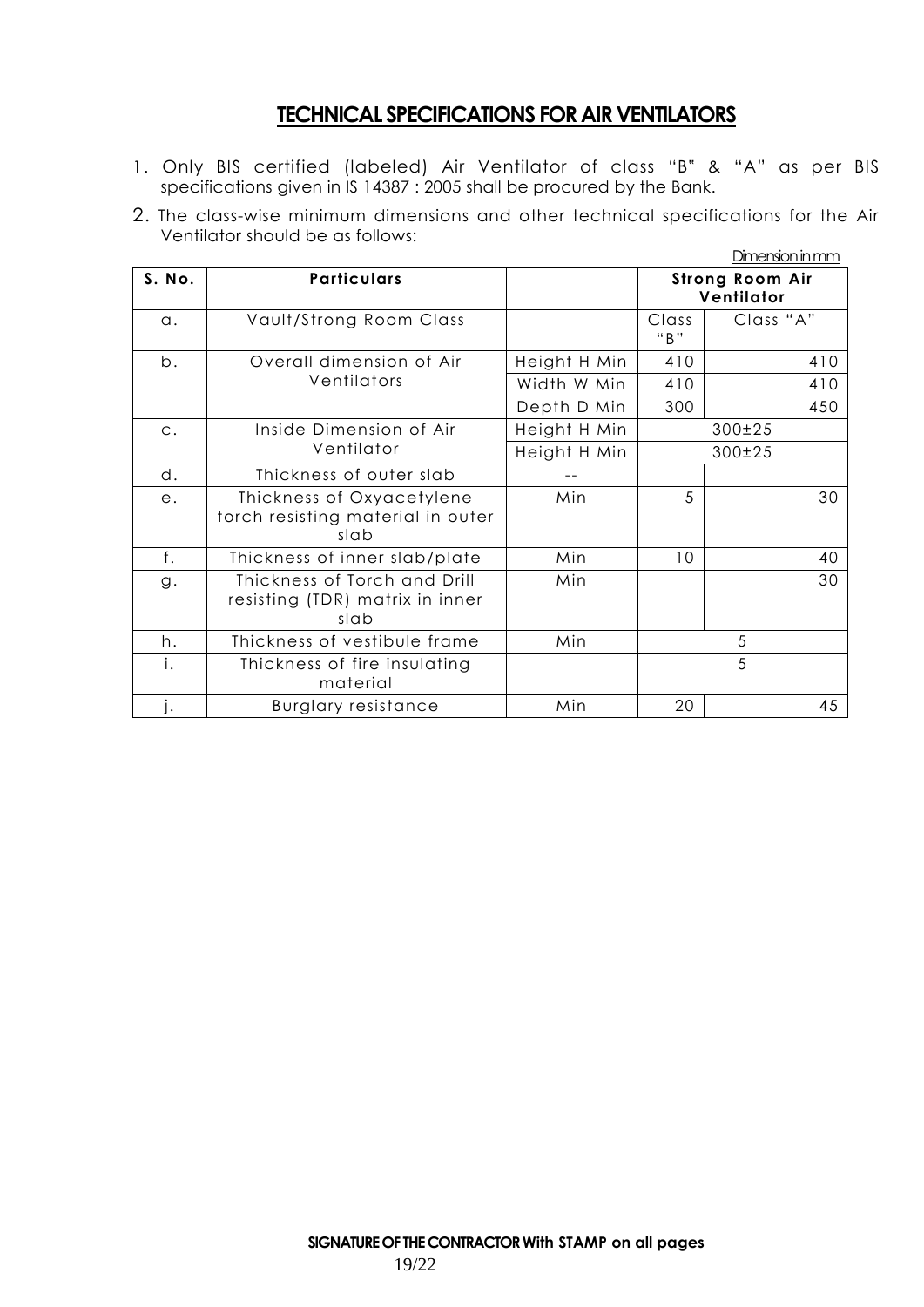

# **REQUEST FOR PROPOSAL FROM OEM FOR SUPPLY & INSTALLATION OF SECURITY EQUIPMENT FOR BRANCHES IN GOA ZONE**

# **PRICE BID**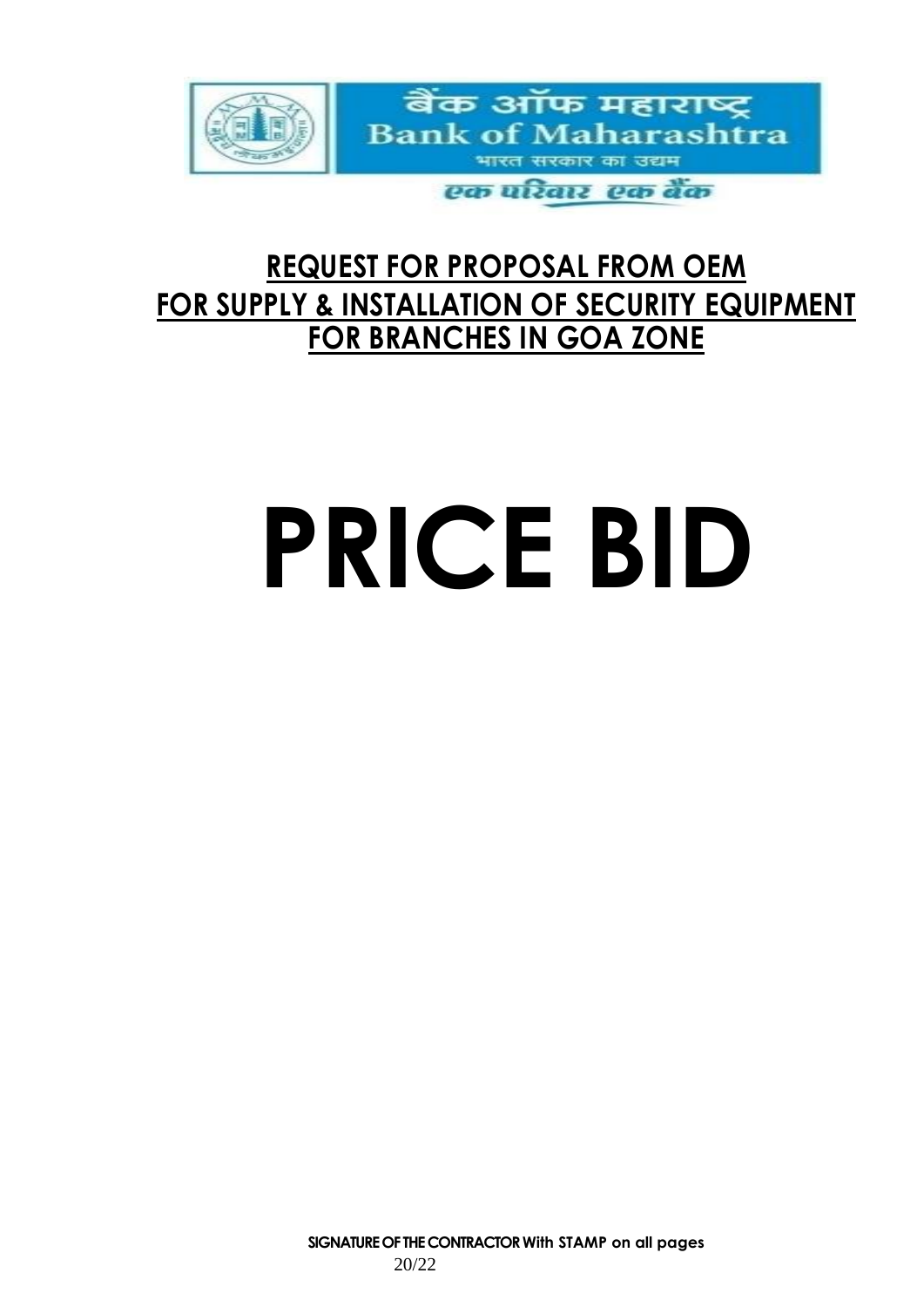

# **Bank of Maharashtra, Goa Zonal Office 1st Floor, Datta Prasad Building, MG Road, Panaji, Goa-403001**

#### **Supply & Installation of following security items for all branches in Goa Zone Quotations for Security Items**

| SINO. | Name of Security Item                   | Class   Qty | Rate (exclusive of GST but including<br>freight/hamali and installation) |
|-------|-----------------------------------------|-------------|--------------------------------------------------------------------------|
|       | Strong Room Door with   B<br>grill gate |             |                                                                          |
|       |                                         |             |                                                                          |
|       | Air Ventilator                          |             |                                                                          |
|       |                                         |             |                                                                          |

#### **Other terms and conditions:**

1. The rate approved by the bank is inclusive of

- i) transportation charges, loading, unloading, Installation and commissioning irrespective of the floor on which branch is located.
- ii) Excise duty and cess on excise duty.

2. The vendor is to make delivery of the item in particular branch irrespective of the floor on which it is located.

3. The product shall comply the technical specification/Security specification as per RBI standard failing which Bank shall be at liberty to reject/cancel the order and proceed remedial action as deemed fit.

4. Latest BIS Certification by way of metallic label on the product should be the mandatory requirement with manufacturer's name and trade mark clearly giving class of item, TRTL rating, Yr. of Mfg., sl no. of the product, size of the product, dry weight and Mfg. address with toll free no. for contact.

5. After sales complaint from branches should be attended within the time frame as given below:

- a. Urban Branches- 24 Hrs
- b. Rural Branches 48 Hrs.

6. In case vendor is found to be defaulting on the above time frame, the Bank shall levy penalty on the Vendor and repeated defaults may lead to cancellation of contract.

7. The bill shall be raised branch wise under the GSTIN of our Bank as GSTIN NO. 27AACCB0774B1Z4 for Maharashtra and 30AACCB0774B3ZF for Goa as applicable.

8. Payment shall be made on satisfactory installation of equipment.

9. Delivery should be completed within 07 days of receipt of purchase order.

10. Standard warranty/Guarantee of the product shall be applicable on each item procured/supplied.